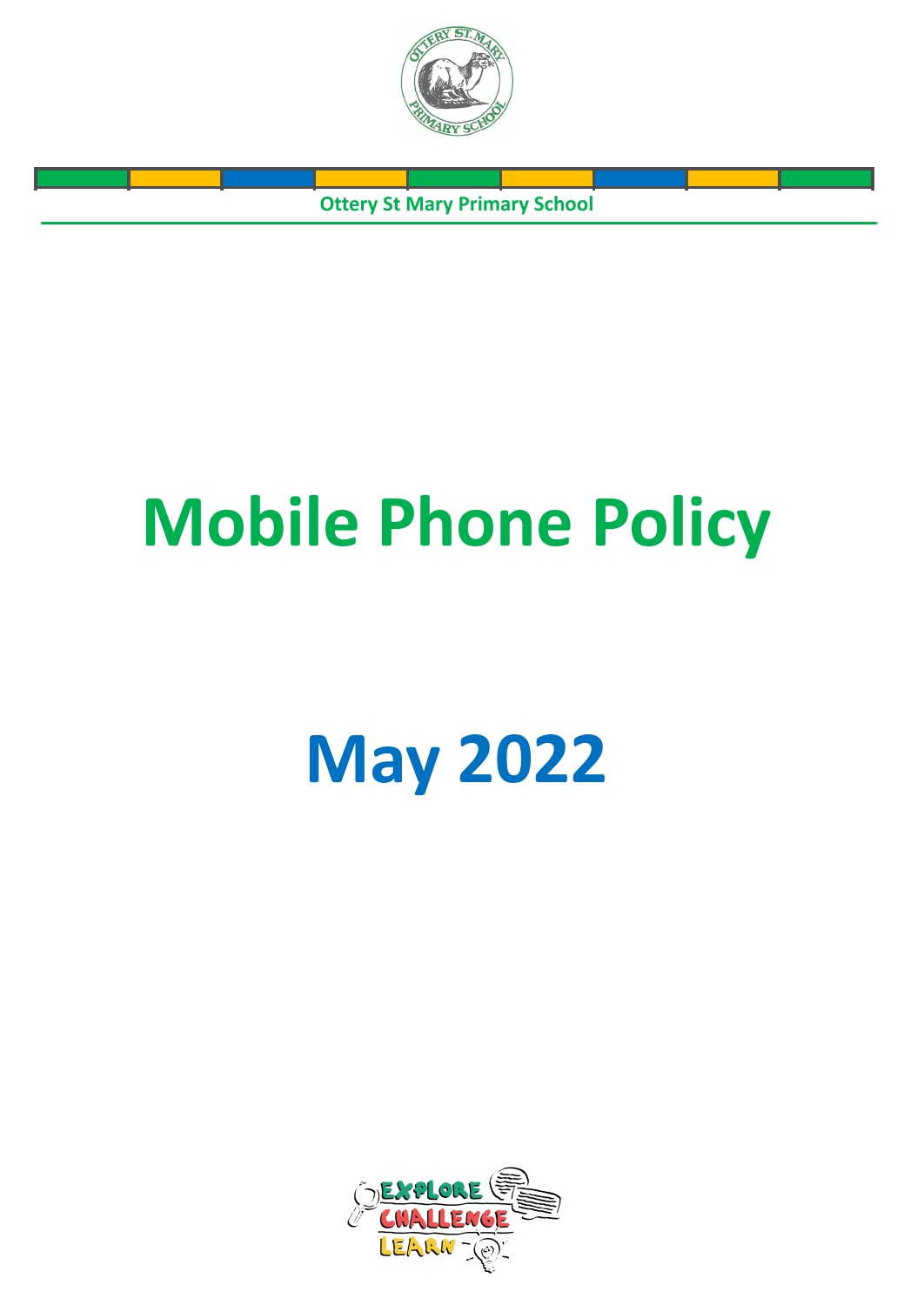**Last reviewed on:** Na **Next review due by:** 27/04/2023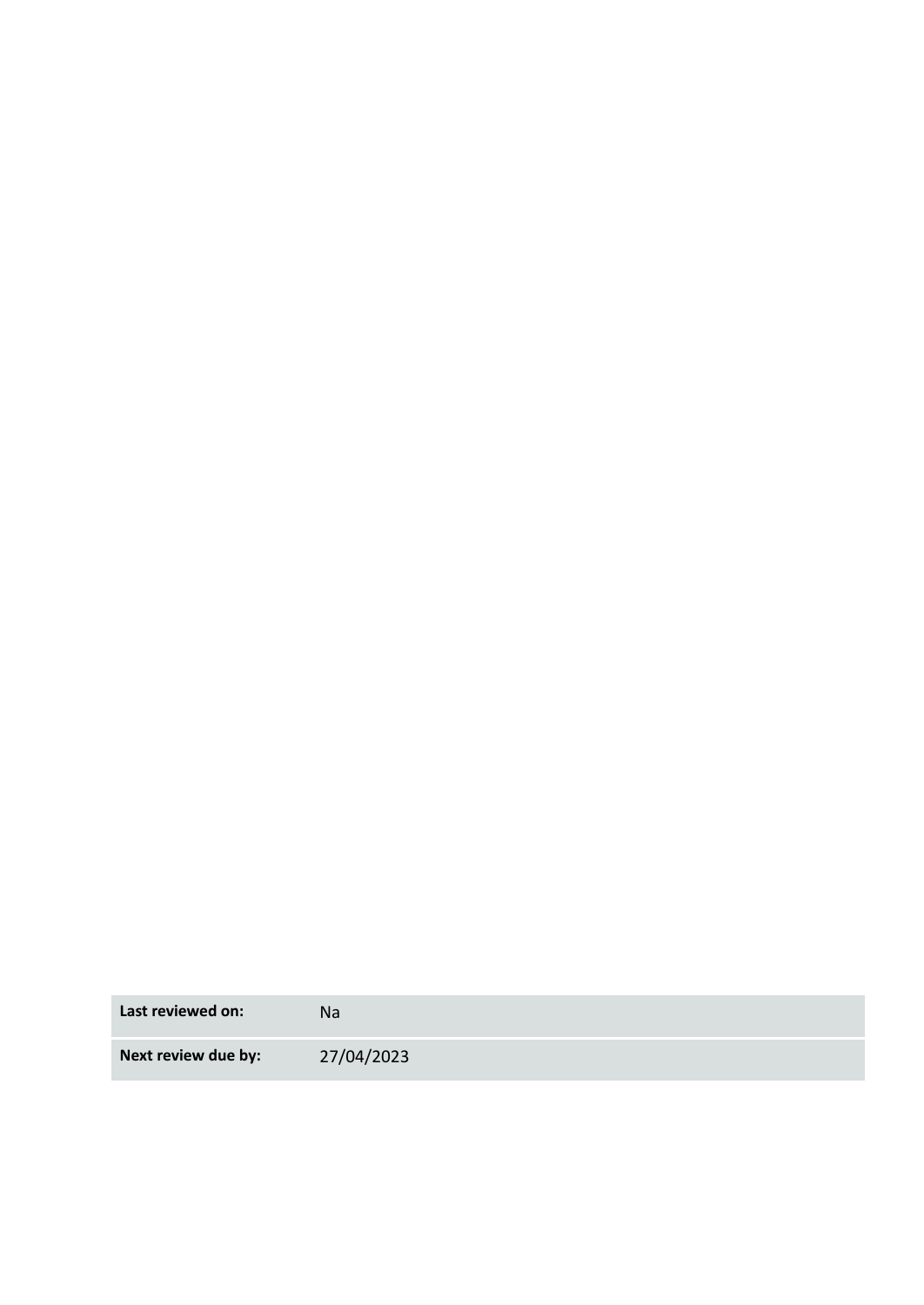## **Contents**

| 1. Introduction and aims                                                       | 3 |
|--------------------------------------------------------------------------------|---|
| 2. Roles and responsibilities                                                  | 3 |
| 3. Use of mobile phones by staff                                               | 4 |
| 4. Use of mobile phones by pupils                                              | 5 |
| 5. Use of mobile phones by parents, volunteers and visitors                    | 6 |
| 6. Loss, theft or damage                                                       | 7 |
| 7. Monitoring and review                                                       | 7 |
| 8. Appendix 1: for pupils                                                      |   |
| 9. Appendix 2: Permission form allowing a pupil to bring their phone to school |   |

### <span id="page-2-0"></span>**1. Introduction and aims**

At Ottery St Mary Primary School we recognise that mobile phones, including smart phones, are an important part of everyday life for our pupils, parents and staff, as well as the wider school community.

Our policy aims to:

- Promote, and set an example for, safe and responsible phone use
- Set clear guidelines for the use of mobile phones for pupils, staff, parents and volunteers
- Support the school's other policies, especially those related to child protection and behaviour

This policy also aims to address some of the challenges posed by mobile phones in school, such as:

- Risks to child protection
- Data protection issues
- Potential for lesson disruption
- Risk of theft, loss, or damage
- <span id="page-2-1"></span>● Appropriate use of technology in the classroom

## **2. Roles and responsibilities**

#### **2.1 Staff**

All staff (including teachers, support staff, and supply staff) are responsible for enforcing this policy.

Volunteers, or anyone else otherwise engaged by the school, must alert a member of staff if they witness, or are aware of, a breach of this policy.

The headteacher is responsible for monitoring the policy annually in line with updates to the school safeguarding policy.

## **3. Use of mobile phones by staff**

#### **3.1 Personal mobile phones**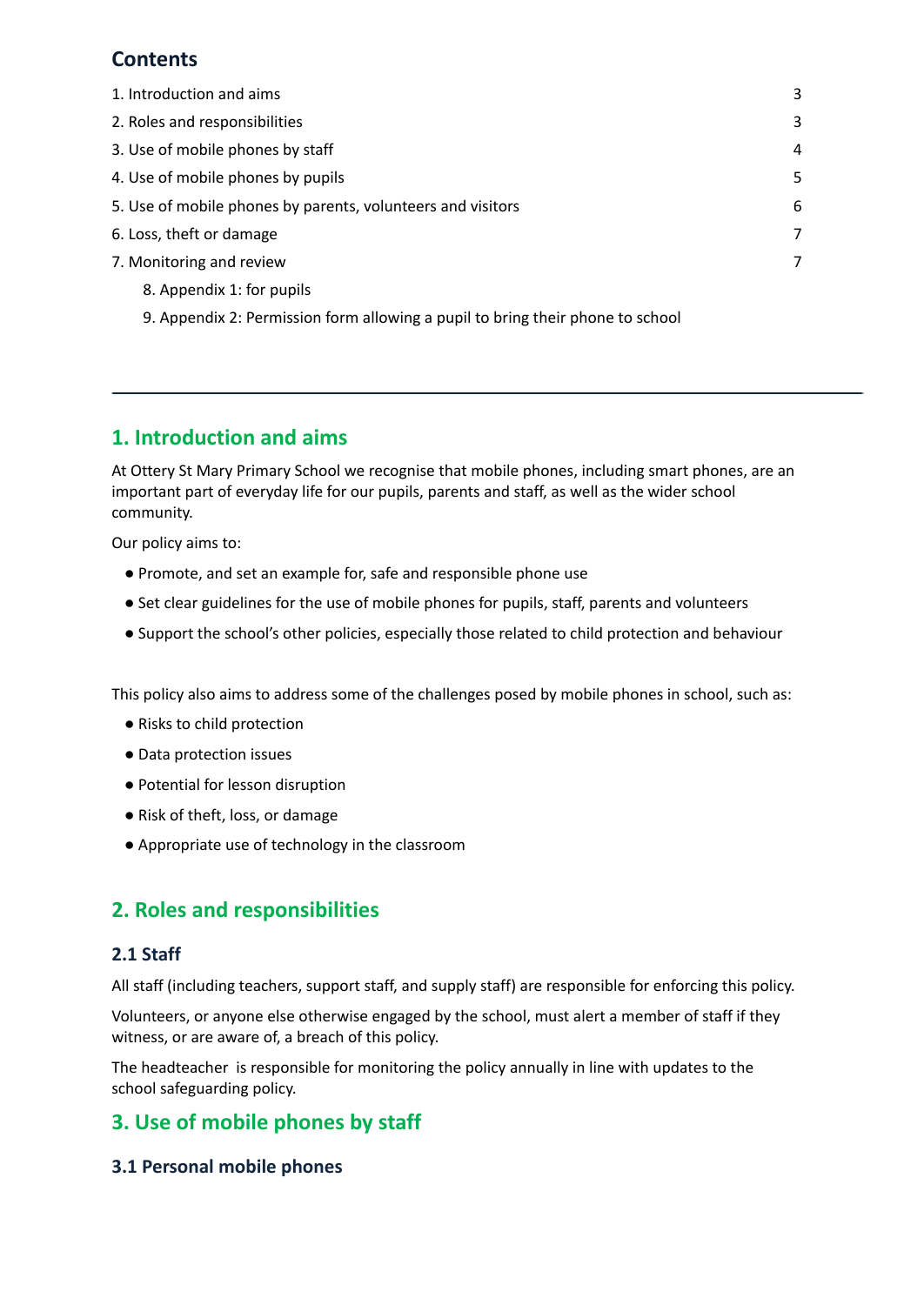Staff (including volunteers, contractors and anyone else otherwise engaged by the school) are not permitted to make or receive calls, or send texts, while children are present and during contact time. Use of personal mobile phones must be restricted to non-contact time, and to areas of the school where pupils are not present (such as the staff room).

There may be circumstances in which it's appropriate for a member of staff to have use of their phone during contact time. For instance:

- For emergency contact by their child, or their child's school
- In the case of acutely ill dependents or family members

A safeguarding lead will decide on a case-by-basis whether to allow for special arrangements.

If special arrangements are not deemed necessary, school staff can use the school office number 01404 812977 as a point of emergency contact.

#### **3.2 Data protection**

Staff must not use their personal mobile phones to process personal data, or any other confidential school information.

#### **3.3 Safeguarding**

Staff must refrain from giving their personal contact details to parents or pupils, including connecting through social media and messaging apps.

Staff must avoid publicising their contact details on any social media platform or website, to avoid unwanted contact by parents or pupils.

Staff must not use their mobile phones to take photographs or recordings of pupils, their work, or anything else which could identify a pupil. If it's necessary to take photos or recordings as part of a lesson/school trip/activity, this must be done using school equipment.

Staff may use their mobile phones to generate a CPOMS code to access CPOMS.

#### **3.4 Using personal mobiles for work purposes**

In some circumstances, it may be appropriate for staff to use personal mobile phones for work. Such circumstances may include, but aren't limited to:

- Emergency evacuations
- Supervising off-site trips
- Supervising residential visits

In these circumstances, staff will:

- Use their mobile phones in an appropriate and professional manner, in line with our staff code of conduct
- Not use their phones to take photographs or recordings of pupils, their work, or anything else which could identify a pupil
- Refrain from using their phones to contact parents. If necessary, contact must be made via the school office. If an emergency arises staff would be expected to shield their own number before calling a parent.

#### **3.5 Work phones**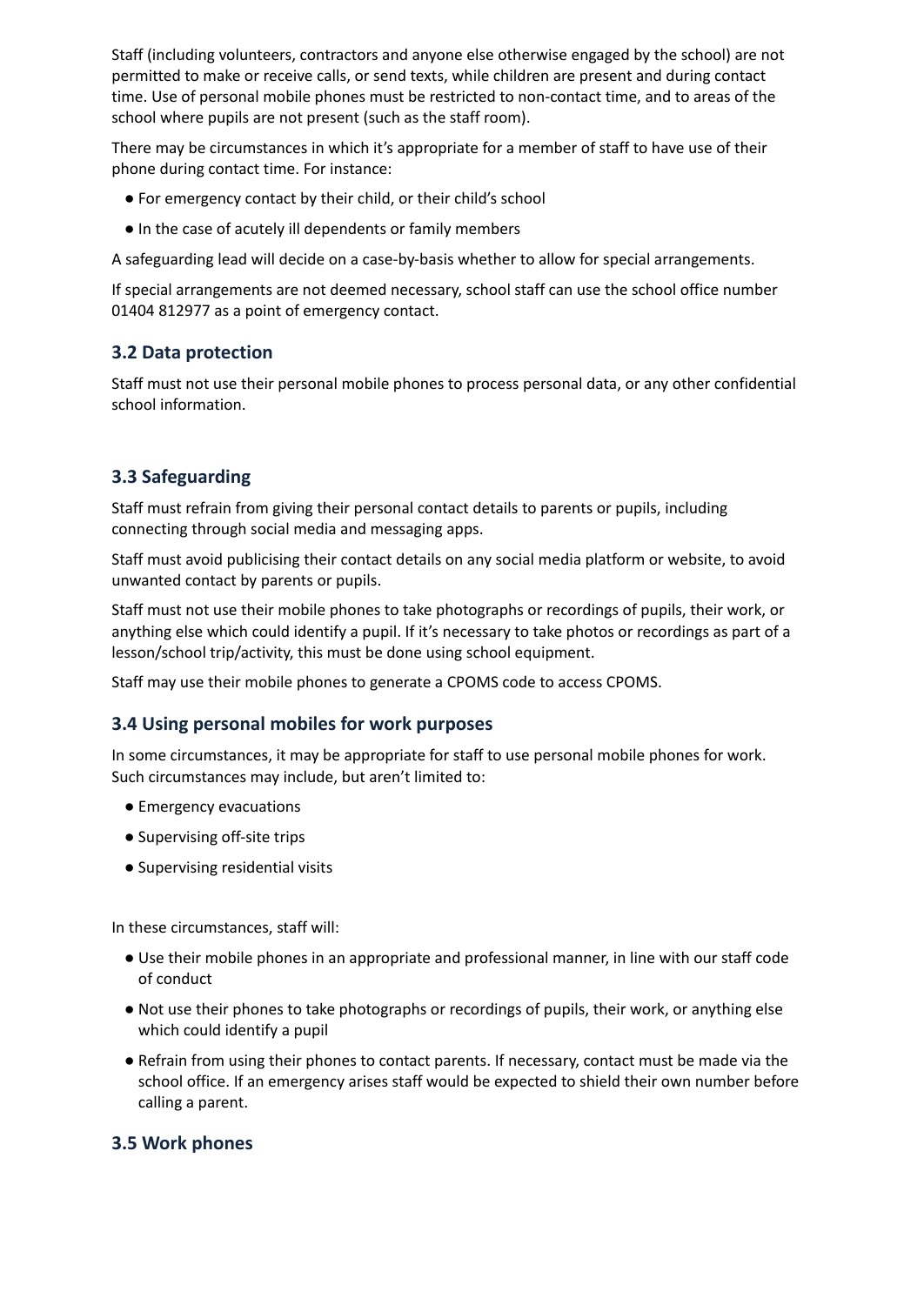Some members of staff are provided with a mobile phone by the school for work purposes.

Only authorised staff are permitted to use school phones, and access to the phone must not be provided to anyone without authorisation.

Staff must:

- Only use phone functions for work purposes, including making/receiving calls, sending/receiving emails or other communications, or using the internet
- Ensure that communication or conduct linked to the device is appropriate and professional at all times, in line with our staff code of conduct.

#### **3.6 Sanctions**

Staff that fail to adhere to this policy may face disciplinary action.

<span id="page-4-0"></span>See the school's staff disciplinary policy for more information.

## **4. Use of mobile phones by pupils**

Children in Year 6 are permitted to bring a mobile phone into school. The school recognises that these children are developing independence and that parents may wish for them to travel to and from school with peers. Parents may therefore prefer for their child to be contactable before and after school if they are travelling home unsupervised.

Children in Year 6 must ensure that they turn off their mobile phone when they enter the school and that they give the phone to a designated adult. These mobile phones will be stored securely during the day and returned to the child at the end of the school day. The child is only permitted to turn their phone back on after leaving the school building.

Children in other year groups are not permitted to bring in Mobile phones. If there is a justified and valid reason for a child not in Year 6 to bring in a mobile phone this will be agreed on an individual basis by a safeguarding lead and through discussion with the parent/carer.

#### **4.1 Sanctions**

If a child does not adhere to the expectations of this policy the school may:

Confiscate the mobile phone and request that a parent or carer attend the school to collect it.

Request that a child does not bring their mobile phone to school.

If the school has reason to believe that a mobile phone has been used inappropriately, and following the DFE guidance, the mobile phone may be searched. This search would be overseen by a safeguarding lead and would be witnessed by at least one other member of staff. Parents/carers would be informed of this search, why it was happening and the outcome.

Certain types of conduct, bullying or harassment can be classified as criminal conduct. The school takes such conduct extremely seriously, and will involve the police or other agencies as appropriate.

Such conduct includes, but is not limited to:

- Sexting (consensual and non-consensual sharing nude or semi-nude images or videos)
- Upskirting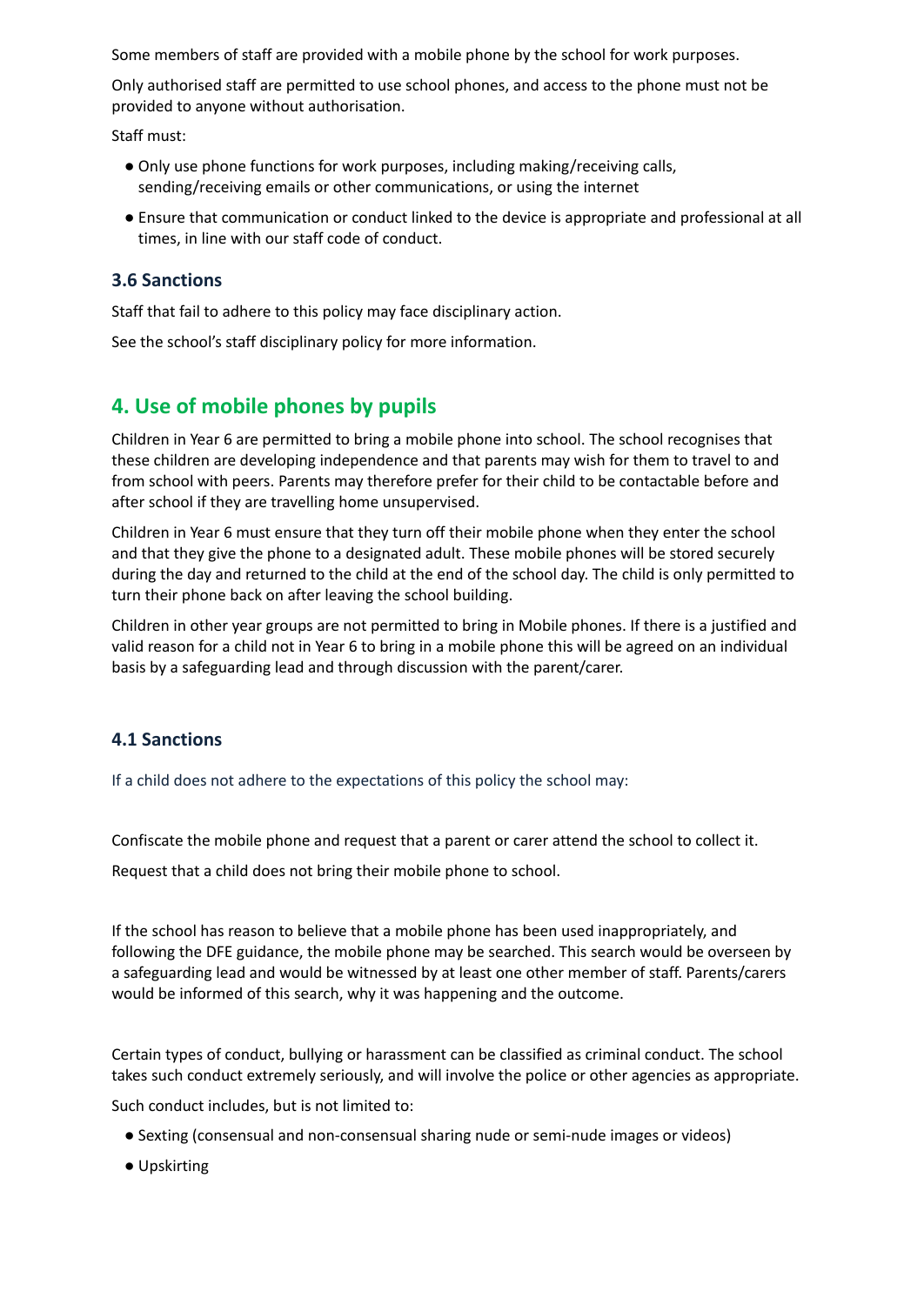- Threats of violence or assault
- Abusive calls, emails, social media posts or texts directed at someone on the basis of someone's ethnicity, religious beliefs or sexual orientation

#### <span id="page-5-0"></span>**5. Use of mobile phones by parents, volunteers and visitors**

Parents, visitors and volunteers (including governors and contractors) must adhere to this policy as it relates to staff if they are on the school site during the school day.

This means:

- Not taking pictures or recordings of pupils, unless it's a public event (such as a school fair), or of their own child
- Using any photographs or recordings for personal use only, and not posting on social media without consent
- Not using phones in lessons, or when working with pupils

Parents, visitors and volunteers will be informed of the rules for mobile phone use when they sign in at reception or attend a public event at school.

Parents or volunteers supervising school trips or residential visits must not:

- Use their phone to make contact with other parents
- Take photos or recordings of pupils, their work, or anything else which could identify a pupil

Parents or volunteers supervising trips are also responsible for enforcing the school's policy for pupils using their phones, as set out in section 4 above.

Parents must use the school office as the first point of contact if they need to get in touch with their child during the school day. They must not try to contact their child on his/her personal mobile during the school day.

#### <span id="page-5-1"></span>**6. Loss, theft or damage**

Pupils bringing phones to school must ensure that phones are appropriately identifiable, and that they turn off the phone before giving it directly to the designated member of staff.

Pupils must secure their phones as much as possible, including using passwords or pin codes to protect access to the phone's functions. Staff must also secure their personal phones, as well as any work phone provided to them. Failure by staff to do so could result in data breaches.

The school accepts **no responsibility** for mobile phones or smart watches that are lost, damaged or stolen on school premises or transport, during school visits or trips, or while pupils are travelling to and from school.

The school will do the following to reinforce this:

- Put signs up in appropriate places in school that are visible to children and parents.
- Include disclaimers on the school website.

If a child's phone is confiscated the phone will be stored in the front office and will be returned directly to the parent or carer who attends the school to collect it.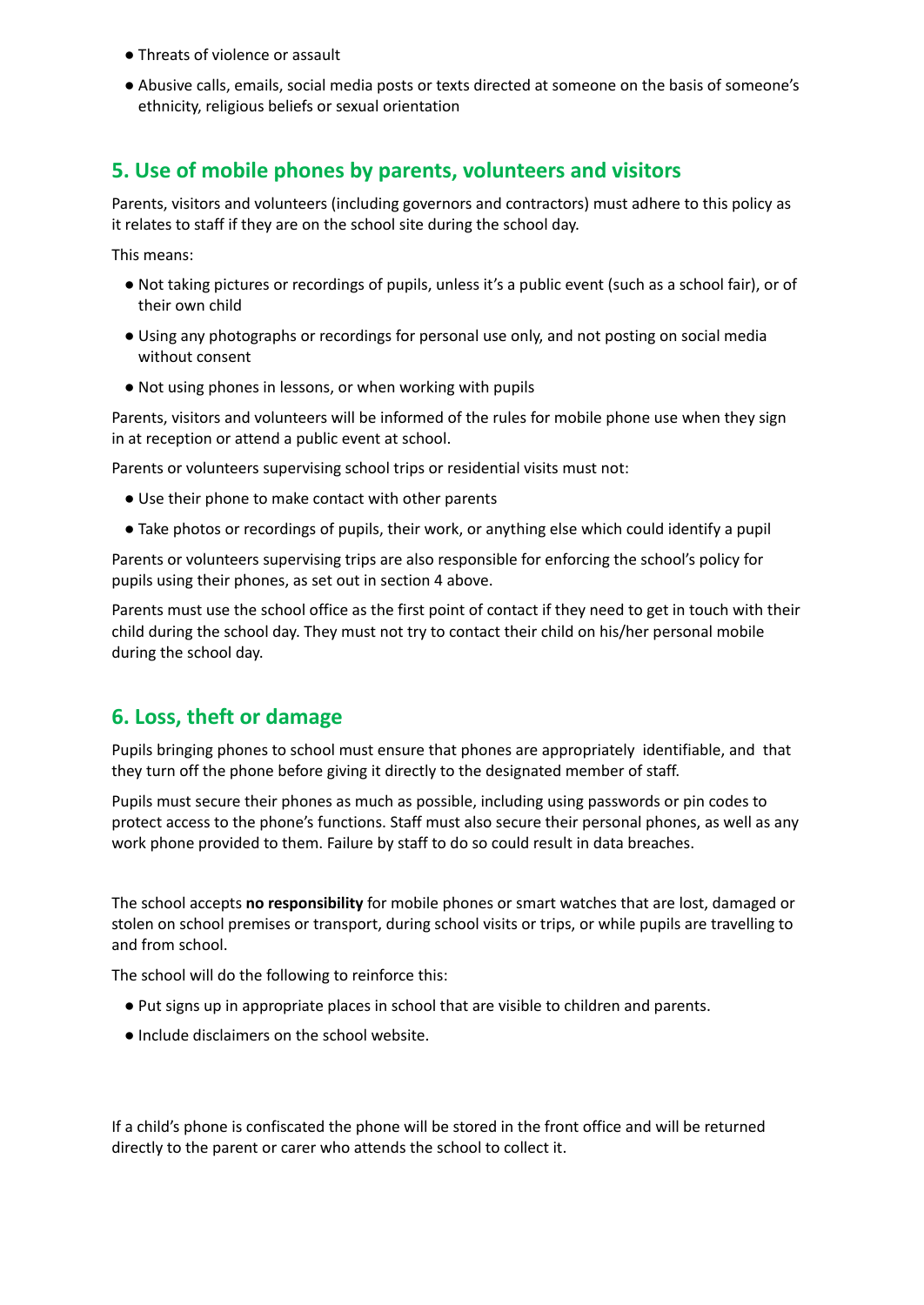## <span id="page-6-0"></span>**7. Monitoring and review**

The school is committed to ensuring that this policy has a positive impact of pupils' education, behaviour and welfare. When reviewing the policy, the school will take into account:

- Feedback from parents and pupils
- Feedback from teachers
- Records of behaviour and safeguarding incidents
- Relevant advice from the Department for Education, the local authority or other relevant organisations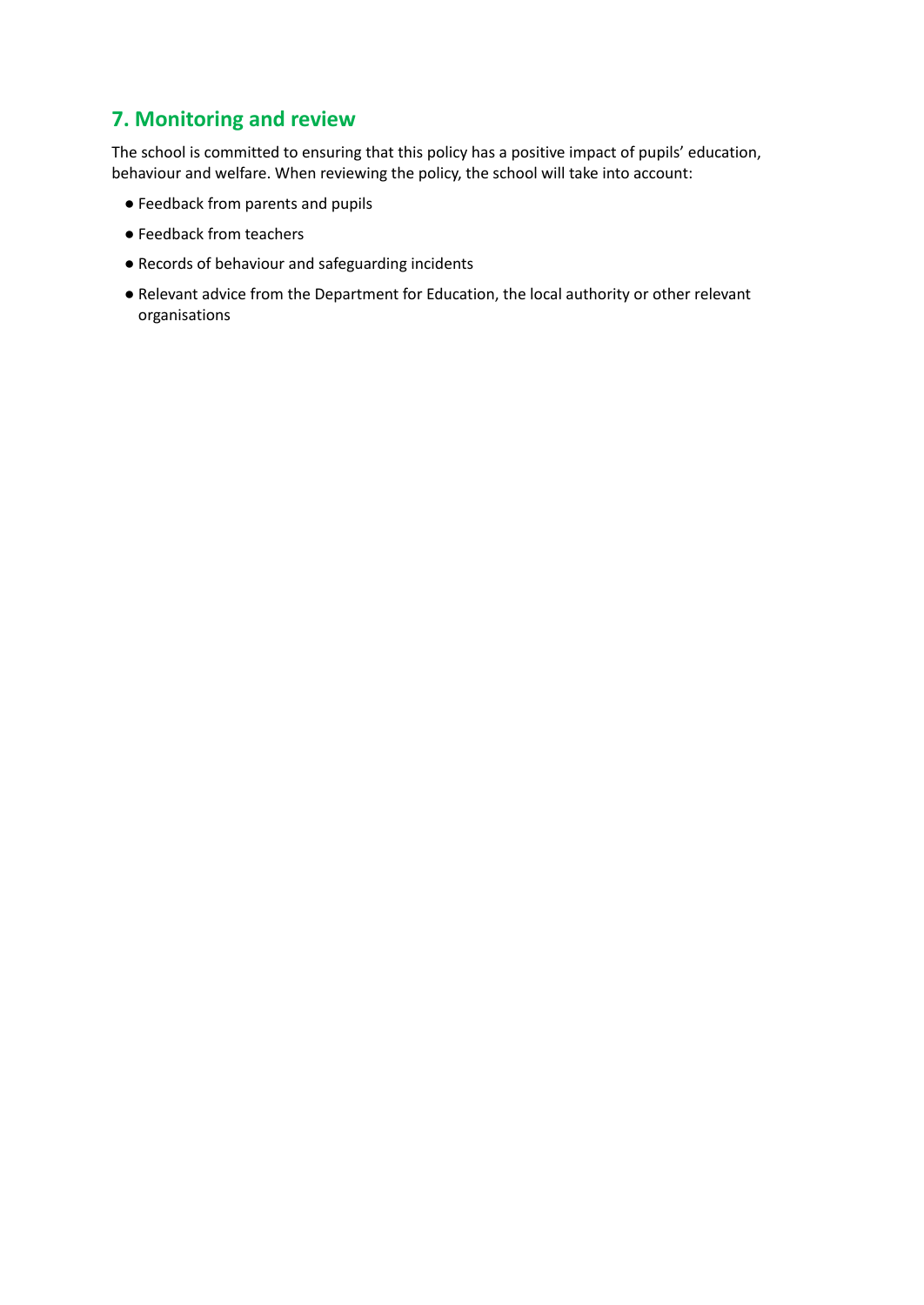## **8. Rules that the children must follow.**

You must follow these rules if you bring your mobile phone to school:

- 1. You must turn off your phone before entering the school.
- 2. Phones must be given to the designated person in your area.
- 3. Phones will not be returned during the school day unless the child is going home early. Children are not permitted to have their mobile phone in their bag or on their person whilst in school
- 4. Mobile phones will be returned at the end of the day. They must not be turned on until the child has left the school building.
- 5. Don't use your mobile phone to bully, intimidate or harass anyone. This includes bullying, harassing or intimidating pupils or staff via:
	- a. Email
	- b. Text/messaging app
	- c. Social media
- <span id="page-7-0"></span>6. Don't use your phone to send or receive anything that may be criminal. Do not use your phone to view or store any material that would be unacceptable in school. This includes the sharing of material both before and after school whilst on the school premises.